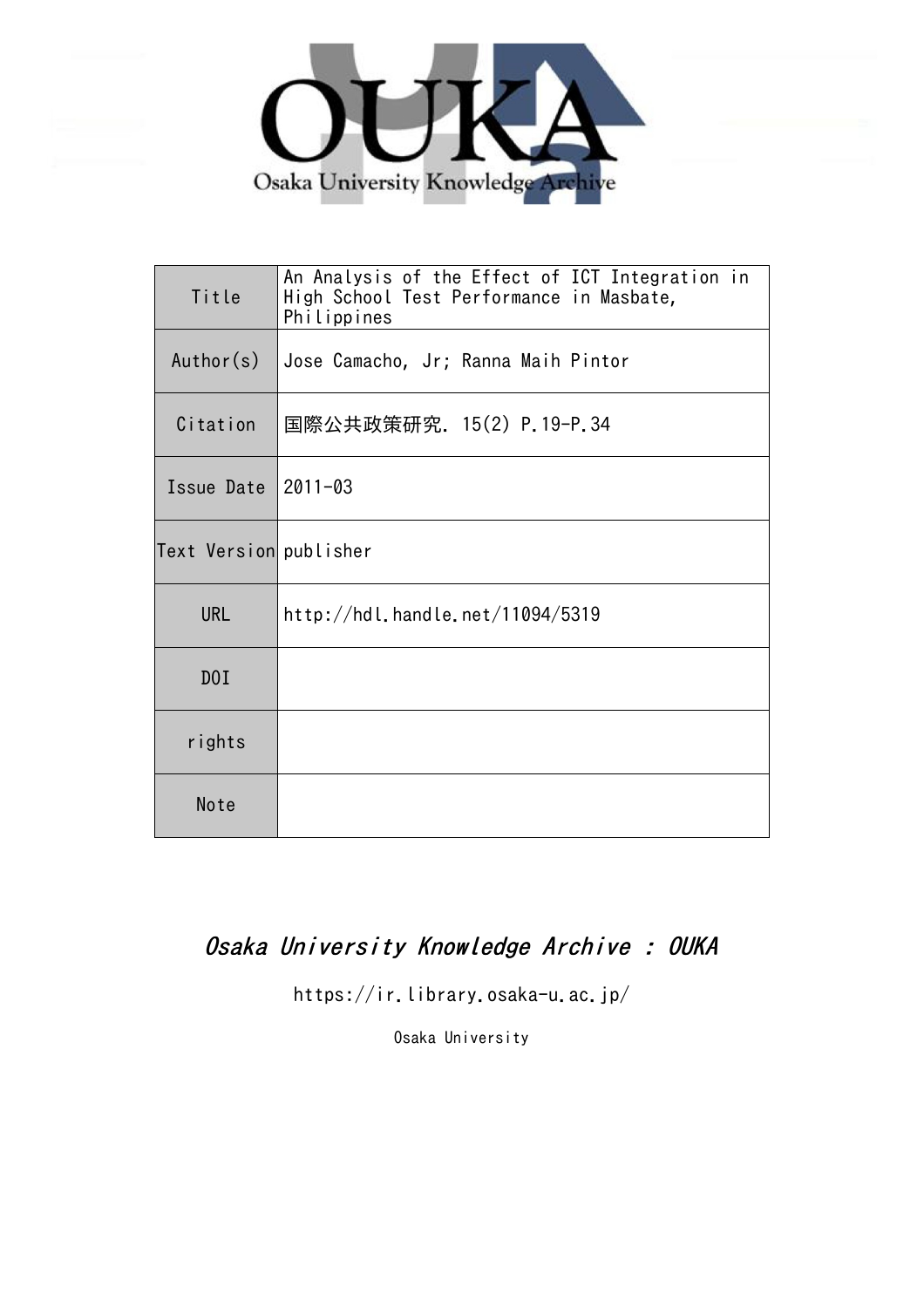# An Analysis of the Effect of ICT Integration in High School Test Performance in Masbate, Philippines

Jose CAMACHO, Jr.\* and Ranna Maih PINTOR \*\*

#### **Abstract**

Information and communication technology (ICT) has permeated all sectors of the economy including education where it is expected to improve student performance. This paper aims to provide educators and policy makers with guidance and insights on whether investments in ICT have benefited the learners and how far has ICT been integrated in Philippine high school education. A survey of the private and public high schools in Masbate, Philippines was conducted to determine the effect of different ICT resources on educational performance of students using the education production function as the framework. Using the test scores for the 2007 National Career Assessment Exam (NCAE) as the dependent variable, an OLS regression was done to analyze the impact of ICT resources and other school and teacher attributes that affect student outcomes.

Mixed results for different subjects were observed but the consistent variables that positively affect student performance were the year of integration and the number of school buildings. ICT resources such as televisions, radios, dot-matrix printers, CD writers and digital imaging devices positively affected student outcome. However, software, color printers, overhead projectors, fax machines and the pc-student ratio were significant factors that were inversely related with student performance.

**Keywords**: information communication technology (ICT), ICT integration, knowledge-based economies, education production function

 <sup>\*</sup> Associate Professor of Economics and Associate Dean, College of Economics and Management, University of the Philippines Los Baños.

<sup>\*\*</sup> Economic Development Specialist, Information Technology Coordination Staff, Planning and Research Division, National Economic and Development Authority (NEDA), Ortigas Center, Pasig City 1605, Philippines; graduated in April 2009 with BSc in Economics degree (magna cum laude), Department of Economics, University of the Philippines Los Baños. The article is based on an early survey and study she conducted with Dr. Camacho's over-all guidance and major supervision. It was submitted as a final requirement for graduation.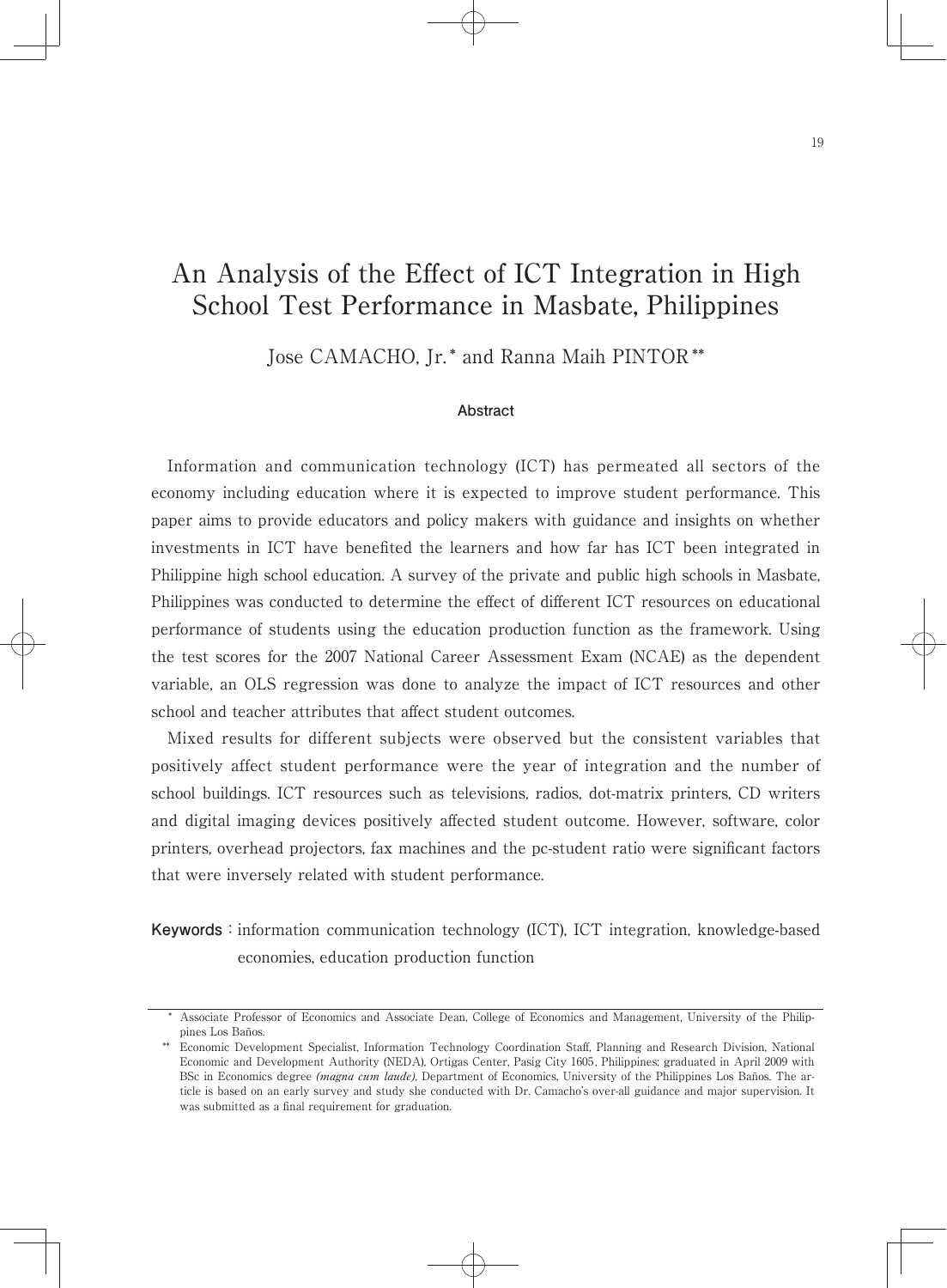#### **1 .Introduction**

The Philippine government has been committed to modernize the Philippine educational system, in particular, on basic education, in its effort to make each and every student at par with other students in the developed economies. This is because in today's knowledge-based global economy, the capability to utilize and produce information and to transform it into knowledge and vast array of goods and services is very essential to economic growth and social development. Along with this effort are the continuous curricular changes and reorientation, teacher training and investment in school facilities and infrastructure, one of which is geared towards the vision of equipping each public school with the modern computer and other information and communication (ICT)-related gadgets and instructional materials.

While access to education has significantly improved for the last five years, the quality of basic education persists to be in question as learning competency indicators paint a disturbing picture for the Philippines' bid to produce highly skilled labor force that will spell a big difference in a globally competitive-knowledge economy. For instance, in the 2004 National Achievement Test given by the Department of Education (DepEd), nearly 98 percent of the examinees failed to get the passing score of 75 percent. In the High School Readiness Test, only 64 percent got a grade of 75 percent or higher. Furthermore, from 1996 to 2004 results of the International Mathematics and Science Study (TIMSS), the country has a consistent poor performance whose rank is very close to the bottom.

DepEd has initiated in 1996 a computerization program with the goal of preparing Filipino students for employment and competitive career by teaching them to master the new forms of technology being used in the workplace. Philippine education experts have long realized that public schools do not just want to teach students how to use technological tools, computers and other high-technology learning gadgets. They also would like to harness and enhance the power of technology towards developing the entire teaching-learning process, specifically in its bid to make each and every public school student empowered in this highly globalized and integrated world economy.

However, integrating ICTs into the learning-teaching equation is not that simple and easy as it seems, and certainly there are broader prerequisites of achieving classroom technological advancement. This paper aims to provide educators and policy makers with guidance and insights on whether investments in ICT has benefited the learners and how far has ICT been integrated in Philippine high school education. A survey of the private and public high schools in Masbate, Philippines was conducted to determine the effect of different ICT resources on educational per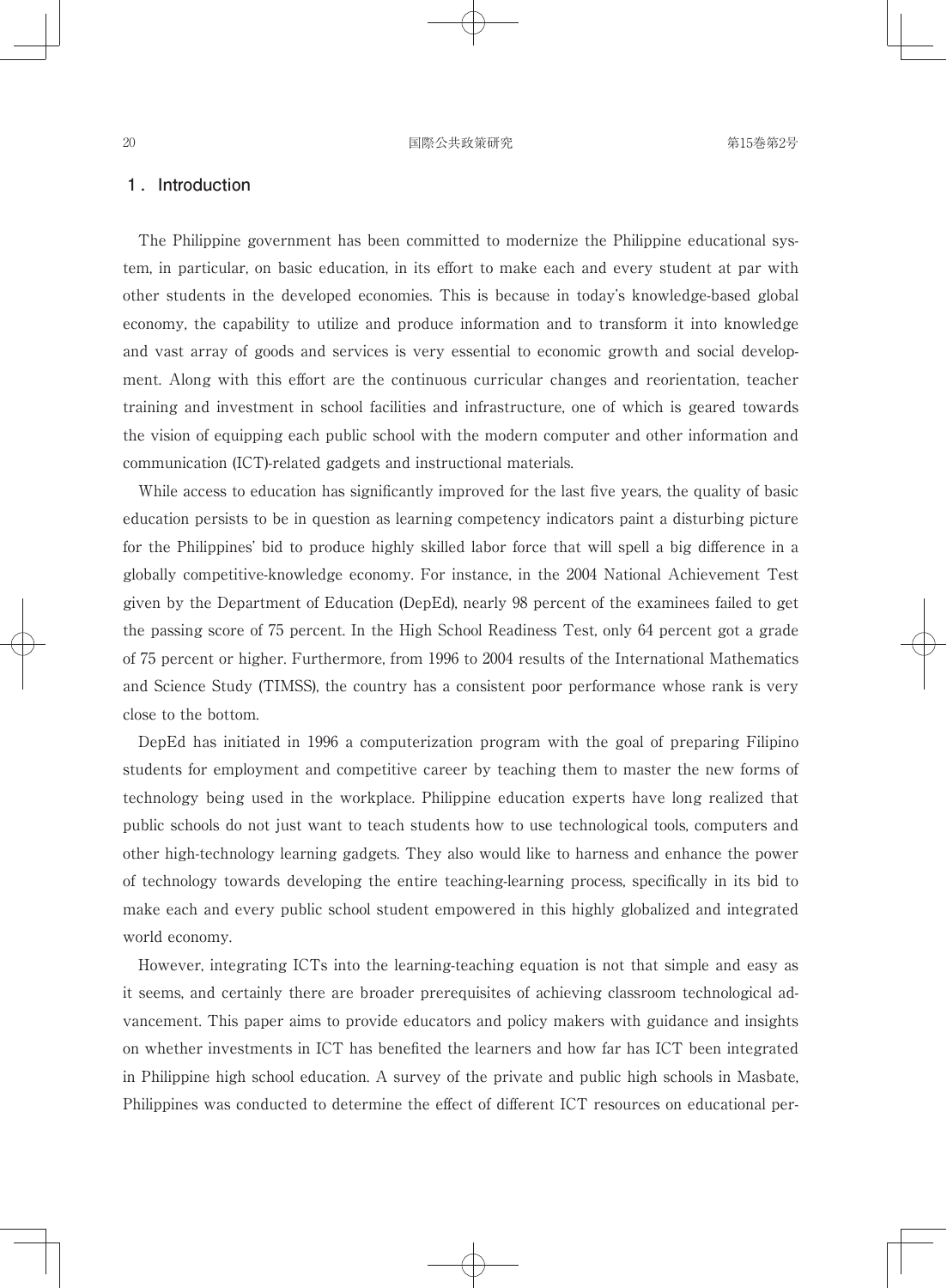formance of students using the education production function as the framework. Using the test scores for the 2007 National Career Assessment Exam (NCAE) as the dependent variable, an OLS regression was done to analyze the impact of ICT resources and other school and teacher attributes that affect student outcomes. The paper is organized as follows. The next section outlines the rationale for ICT integration in school curriculum. It proceeds with a presentation of the education production framework which serves as a spring board for the next section in the analysis of the effect of ICT integration in Masbate, Philippines. The problems of ICT integration are then discussed. The last section concludes.

# **2 .ICT Integration in School Curriculum**

As one examines their educational system, highly industrialized and knowledge-based economies have dramatically restructured their learning systems and reoriented their educational paradigm towards the paramount goals of excellence and economic relevance. The integration of information and communication technology (ICT) has become important feature of their educational curricula, school activities and programs. For instance, in OECD (Organization for Economic Cooperation and Development) member countries, curricular reforms were initiated "driven by a perceived need to reorient schooling from rote learning, shallow but wide coverage, and individualistic learning processes to higher level skills, problem solving, in depth study, and collaborative learning" (OECD 2001 a). The OECD book "Learning to Change: ICT in Schools" (2001b) describes the "pervasive use of ICT in schools to be motivating" and succinctly justifies the economic, social and pedagogical implication and rationale for ICT integration in the classroom as presented in Table 1.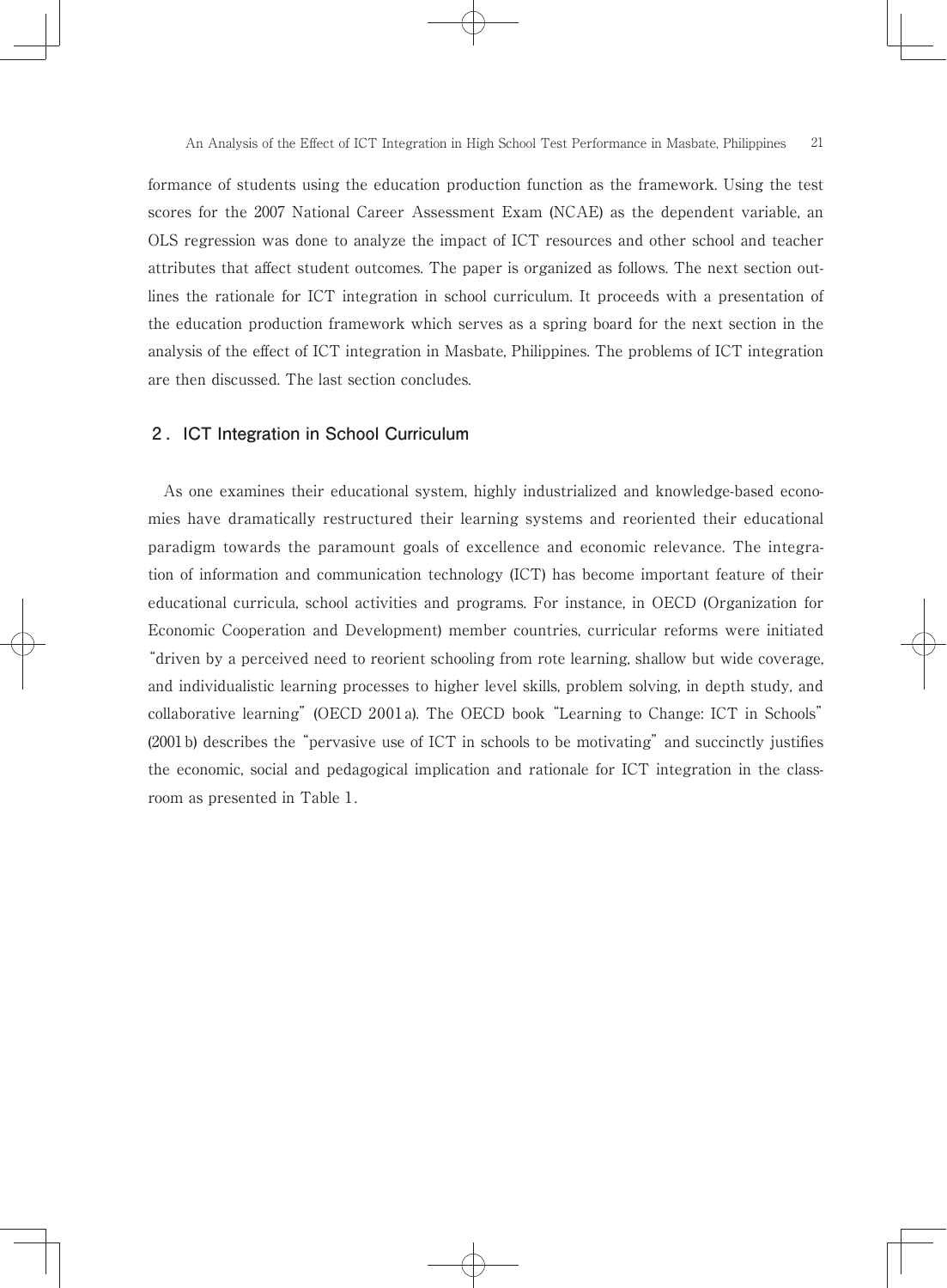#### $\Box$ 22 国際公共政策研究 第15巻第2号

| Rationale for ICT | Implication                                                                                                                                                                                                                                                                                                                                                                                                                                                                                                                                                                                                                                                                                                                                                                                                                                                                                                                                                                                                                                       |  |  |
|-------------------|---------------------------------------------------------------------------------------------------------------------------------------------------------------------------------------------------------------------------------------------------------------------------------------------------------------------------------------------------------------------------------------------------------------------------------------------------------------------------------------------------------------------------------------------------------------------------------------------------------------------------------------------------------------------------------------------------------------------------------------------------------------------------------------------------------------------------------------------------------------------------------------------------------------------------------------------------------------------------------------------------------------------------------------------------|--|--|
| Economic          | "focus is on the perceived needs of the economy – present and future – and the requirements in many<br>areas of employment to have personnel with ICT skills. Knowledge and familiarity of ICT is an impor-<br>tant aspect of employability as the 21st century unfolds. There is a widespread expectation on the global<br>scale that those nations successfully embracing the information age will benefit economically. Awareness<br>of this dimension will encourage learners to acquire such skills, and some to take ICT as an additional<br>optional subject leading to vocational specialism, including the study of computer science in further or<br>higher education."                                                                                                                                                                                                                                                                                                                                                                 |  |  |
| Social            | "focuses on facility with ICT becoming a prerequisite for social participation in society and the work-<br>place. Competence with ICT is seen as an essential "life skills" in the same way as literacy and nu-<br>meracy, so much so that the range of skills and the process supported by ICT is brought together in the<br>notion of digital literacy, which becomes both a requirement and a right for all learners. It is therefore<br>important to find ways to compensate those with limited access to computers outside school. Societies<br>will suffer if some of their members have little or no facility with ICT, especially since public and other<br>services are increasingly becoming available on-line. As usage of ICT becomes more extensive across<br>society, wider benefits will also flow – better links with home and scholl, greater parental involvement in<br>student progress, and greater scope for schools and other educational institutions to play and inter-active<br>part in community life and development." |  |  |
| Pedagogical       | "concentrates on ICT teaching and learning. The potential for this has developed rapidly and dramati-<br>cally with advances in ICT, from the early "drill and practice" program, and limited use in a small num-<br>ber of subjects. ICT can increase the breadth and richness of learning, not least through the topicality<br>and realism that the new resources can bring. It can support the development of higher order thinking<br>skills, including analysis and synthesis."                                                                                                                                                                                                                                                                                                                                                                                                                                                                                                                                                              |  |  |

**Table 1. The rationale for ICT integration in schools**

Source: "Learning to Change: ICT in Schools". OECD (2001b)

The 2002 Revised Basic Education Curriculum (RBEC) is a curricular change instituted by the Philippine government which recognizes that ICT skills are of paramount importance in alleviating poverty and in achieving competitive advantage in the global economic arena. Among its salient features is the inclusion of basic learning competencies in computer skills in both elementary and secondary education. Its proponents emphasizes that  $\cdots$ . (W) have to educate our Filipino learners to filter information critically, seek credible sources of knowledge, and use data and facts creatively so that they can survive, overcome poverty, raise their personal and national esteem, and realize a gracious life in our risky new world."

In the high school education level, the set of ICT lessons is relatively far more broad and deeper than in the elementary level. It is in this stage where students are taught of the various software program applications such that of MS Word, Excel, and Power point. Integration occurs in the form of collaborative projects conceived by the subject teachers.

These few instances of ICT integration in the classroom set the tone for an important policy imperative to increase the budgetary allocation for the educational sector. The education sector in the Philippines is allocated, on the average, with less than three percent (3%) of gross national product, a relatively low percentage when compared to other countries. With this as the greatest constraint, the education sector is faced with the challenge in keeping at pace with the past moving trend of technology and information revolution around the world. A typical Filipino school does not have access to computers and the internet. In most cases like those cited above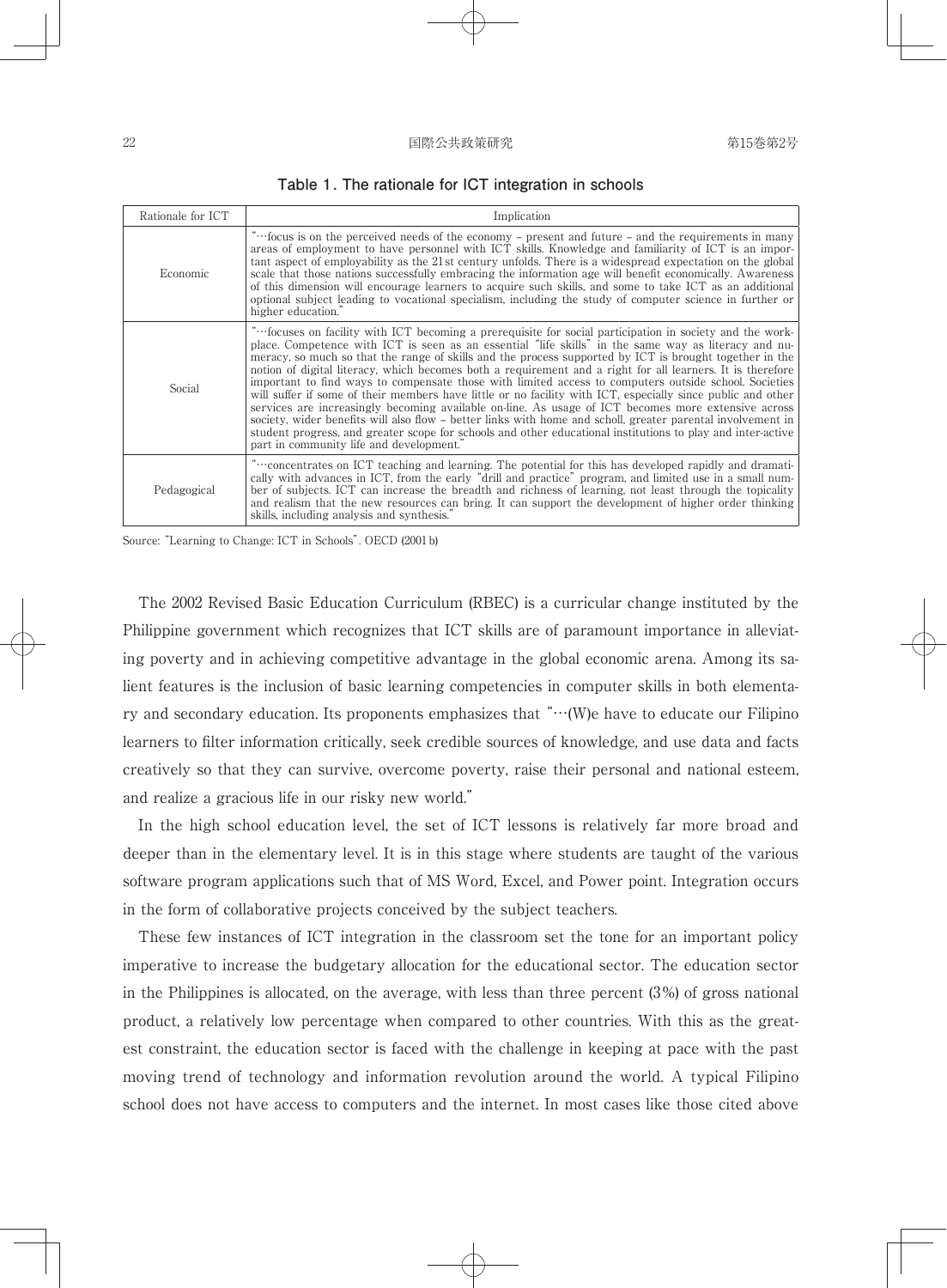computers are available but supplies for maintenance and operation is inadequate to maximize the use of ICT. For example, the lack of printers and other computer peripherals hamper most teachers and students to not fully derive the benefits of ICT diffusion. Students do not appreciate computers to the fullest when it is not connected to the internet. Moreover, these examples of limited "connectedness" are not assurance of an effective ICT education. Teachers have to really learn to collaborate with each in order to meaningfully integrate ICT across all subject areas. The RBEC has set the legal basis for collaborative and team teaching giving a greater emphasis on richer integration of all subjects through thematic teaching. However, most teachers, who play a central role in the teaching-learning equation, are still not convinced to fully integrate ICT in the classroom particularly because of the fear – the "technophobia" in using hitech educational gadgets. Some are afraid to step out of their "comfort zone." There are still a greater number of them who are not familiarized or reoriented with the system of collaborative and team teaching; some others, on the other hand, are unwilling to work with teachers from other fields or subjects.

The above observation further strengthens the studies conducted by Rodrigo (2001) and Tinio (2002). The former reveals that high school teachers, students and school administrators in Metro Manila are constrained to utilize ICT in achieving the desired educational competencies through active and independent learning. She averred that the schools do not have the "necessary hardware, software and connectivity to pursue the achievement of these goals. As a result, their ICT resources are not being tapped in a way that is consistent with their professed goals". One major factor that compounds this problem is the high student-to-computer and studentto-peripheral ratios. Moreover, she opined that the use of ICT is only limited during ʻcomputer classes' where the subject matter to be taught is computer-related. Thus, any learning outcomes from ICT use would be computer-related as well "instead of towards broad, generic skills such as problem solving, independent and collaborative learning, and communication."

The latter, on the other hand, enumerated the barriers why ICT utilization in the teachinglearning process is very limited or not fully maximized. The study reveals that: "(L)ack of enough computers is the single biggest obstacle according to the respondents, with a mean ranking of 2.35. All other issues have mean rankings considerably lower than this. Lack of enough technical support for operating and maintaining ICT resources and the lack of teacher training opportunities are considered barriers to change as well. So too are the lack of space for computers and the general lack of funds for operations, including maintenance of equipment, purchase of supplies, and electricity."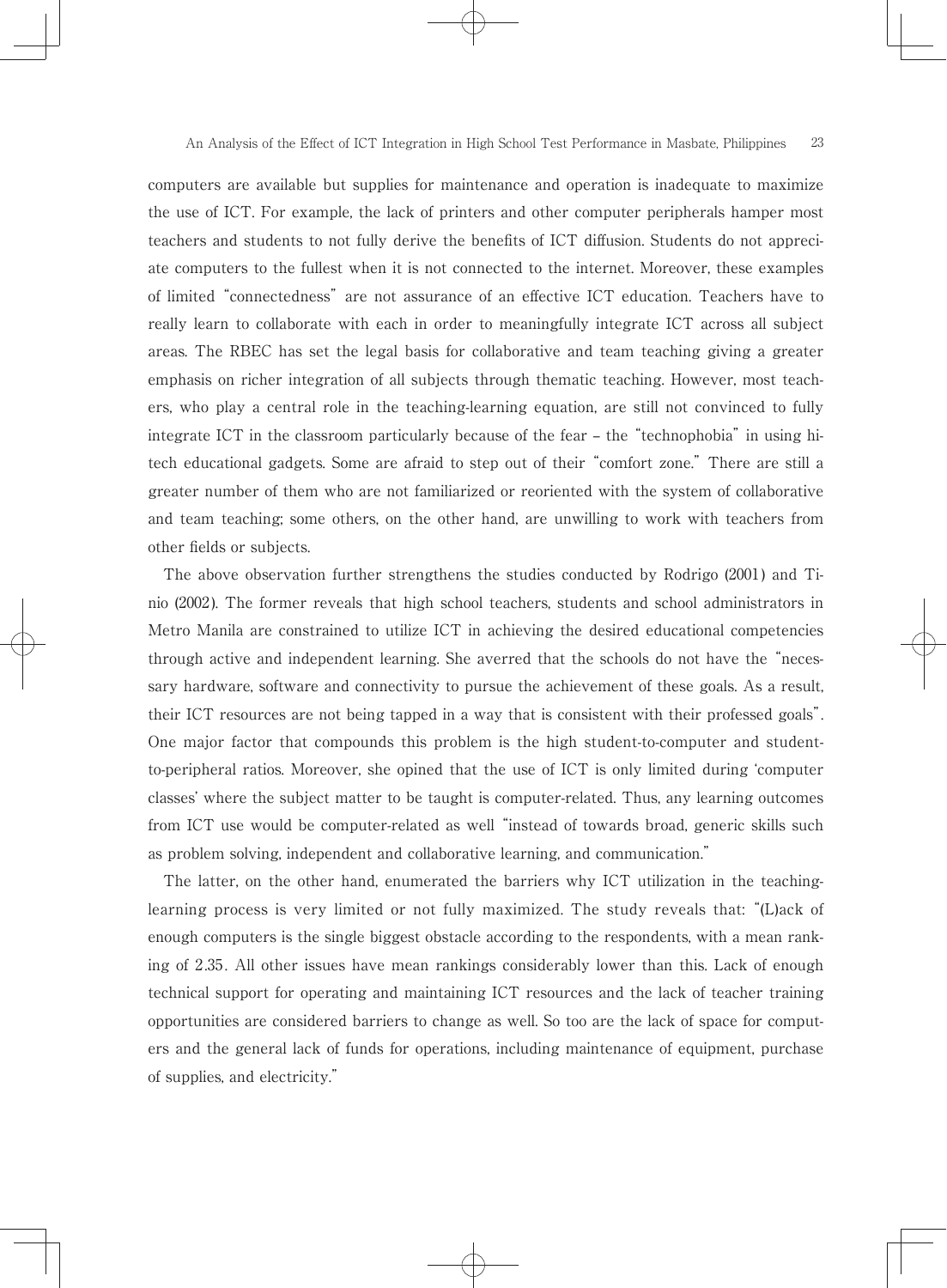# **3 .Educational Production Function Framework**

Consistent with the educational production function framework employed by Hanushek (1995) and Glewwe (2002), this study measured student performance as a function of educational inputs. The framework suggests that output of the educational process, which is the individual student performance, is directly related to schooling inputs. As Glewwe (2002) concludes, researchworks on production function of student performance should be taken as suggestive and not definitive and if good conventional studies agree on the significance of an input, there is likely to be a causal relationship. Specifically, in this study, the model is expressed as:

Student Performance = f (ICT capital, non -ICT capital, ratio of ICT teachers to non ICT teachers, other ICT resources, personal computer-student ratio, teacher's educational attainment, school type, year of integration, internet connection)

where Student Performance is output measure based on student scores on standardized achievement tests. The rationale for using test scores is that they are important to educators and valued to some extent by parents (Hanushek, 1986). In addition, test scores are important in selecting students for further schooling and used for predicting future school performance. It is also argued that test scores are more appropriate in the earlier grades where emphasis is more on basic cognitive skills (Hanushek, 1986).

The variable IT capital is expanded to include both computer hardware and software. Including software in the measure is done because they complement hardware and the number and variety of software application in a school also indicates the level of computer use (Tinio, 2002). Non-ICT capital includes school investment on building and other facilities. Teachers are classified as computer literate and non-computer teachers. Dummy variable to measure the educational attainment of the teacher's was also included. The study by Williams (2001) showed this variable to be significant and in the meta-analysis by Hanushek (1995), almost 56 percent of the cases showed the estimated coefficient for this variable to be statistically significant.

Other ICT resources like radios and televisions used in instruction are also included. The reason behind is that these were the first ICT introduced in education and since education is a cumulative process, inputs applied in the past still affect students' current performance level (Hanushek, 1986). However, their value in explaining output might diminish over time (Hanushek, 1986). As cited in Kremer (1995), existing randomized evaluation show that radios and textbooks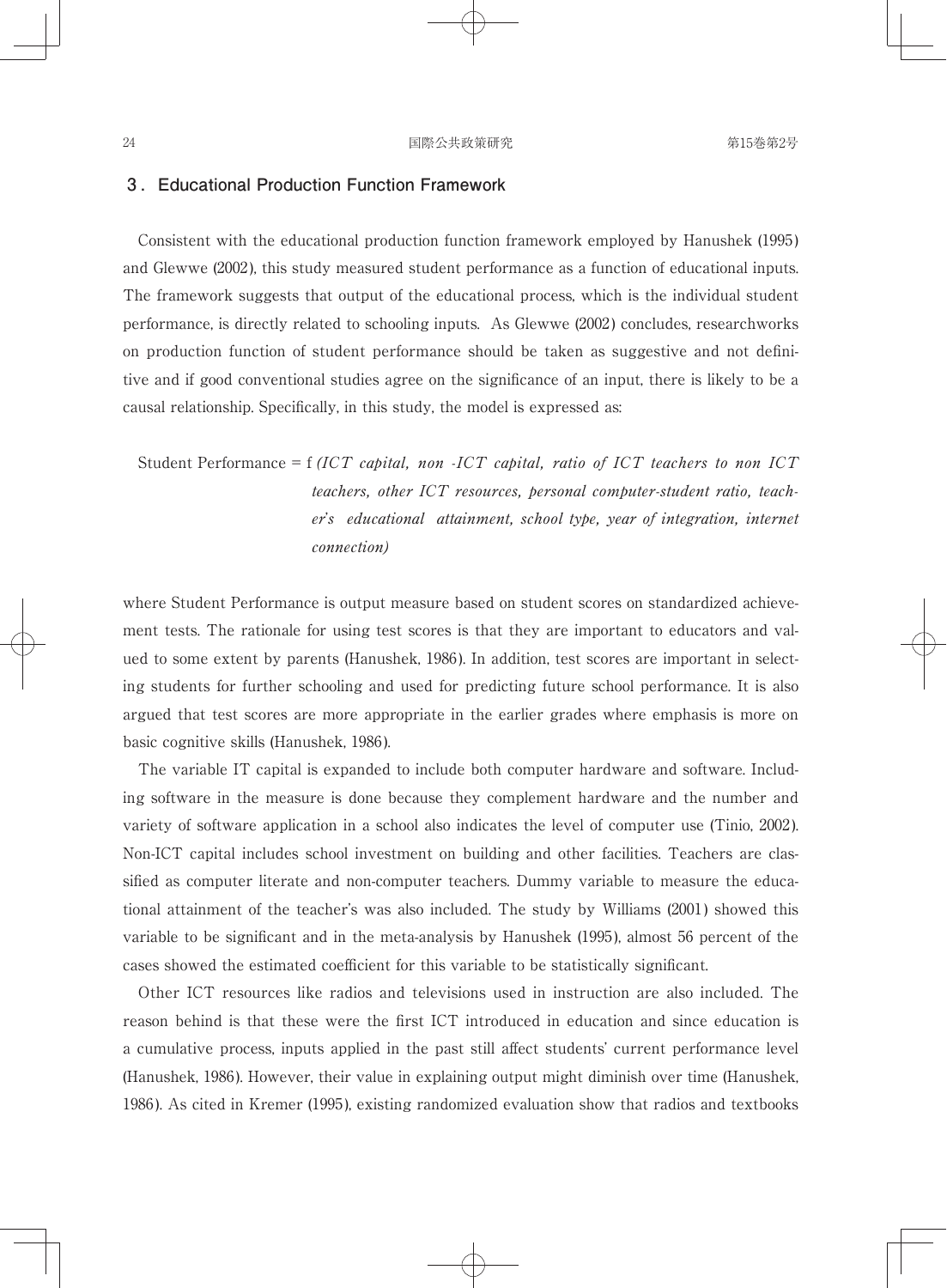have significant effects on educational outcomes with students receiving radio instruction scoring higher than those using textbooks as the medium. The PC-student ratio reflects the number of students per computer during computer classes. Dummy variables for the school type were also included to take account of differences in organization structure. Internet connection and year variables were also included to measure internet access and differences in the year of ICT integration of the schools.

# **4 .Level of Development and ICT Infrastructure in Masbate**

Using a proportional stratified random sampling and purposive sampling, data for this study were gathered from both private and public high schools in Masbate, one of the poorest provinces in the Philippines. Situated in Bicol Region (Region V), the province was computed with a Gini coefficient of 46.7 and belongs to the rank of the most inequitable provinces in the country (Philippine Human Development Report, 2005). A total of 16 private schools and 37 public schools were requested to answer a survey-questionnaire. Basically, the questionnaire is a survey on the school infrastructure, teachers' use of computers, availability and teacher's use of other ICT resources, inventory of school ICT investments, and questions on ICT financing and procurement. The National Career Assessment Examination (NCAE) scores of fourth-year high school students were obtained from the Department of Education Division Office, Province of Masbate. The data reveals that 31.25 percent of the private schools and 18.92 percent for the public schools have no ICT infrastructure. Nearly 83 percent of the high schools surveyed have no internet connections and only 17.1 percent is connected. Moreover, this 17.1 percent are schools located in the capital and in municipalities near the capital.

 In the eight subjects taught in high school, all are using computers to some degree as well as the internet, the television and the radio as shown in Figure 1. Majority of the schools use computers in Technology and Livelihood Education. Subjects like Social Studies, Filipino and Values Education do not use other ICT resources such as overhead projectors, LCD projectors and calculators. To some extent the schools use the Internet in the different subject areas. For a large percentage of the schools, old ICT resources such as the television and radio are still popular tools in teaching.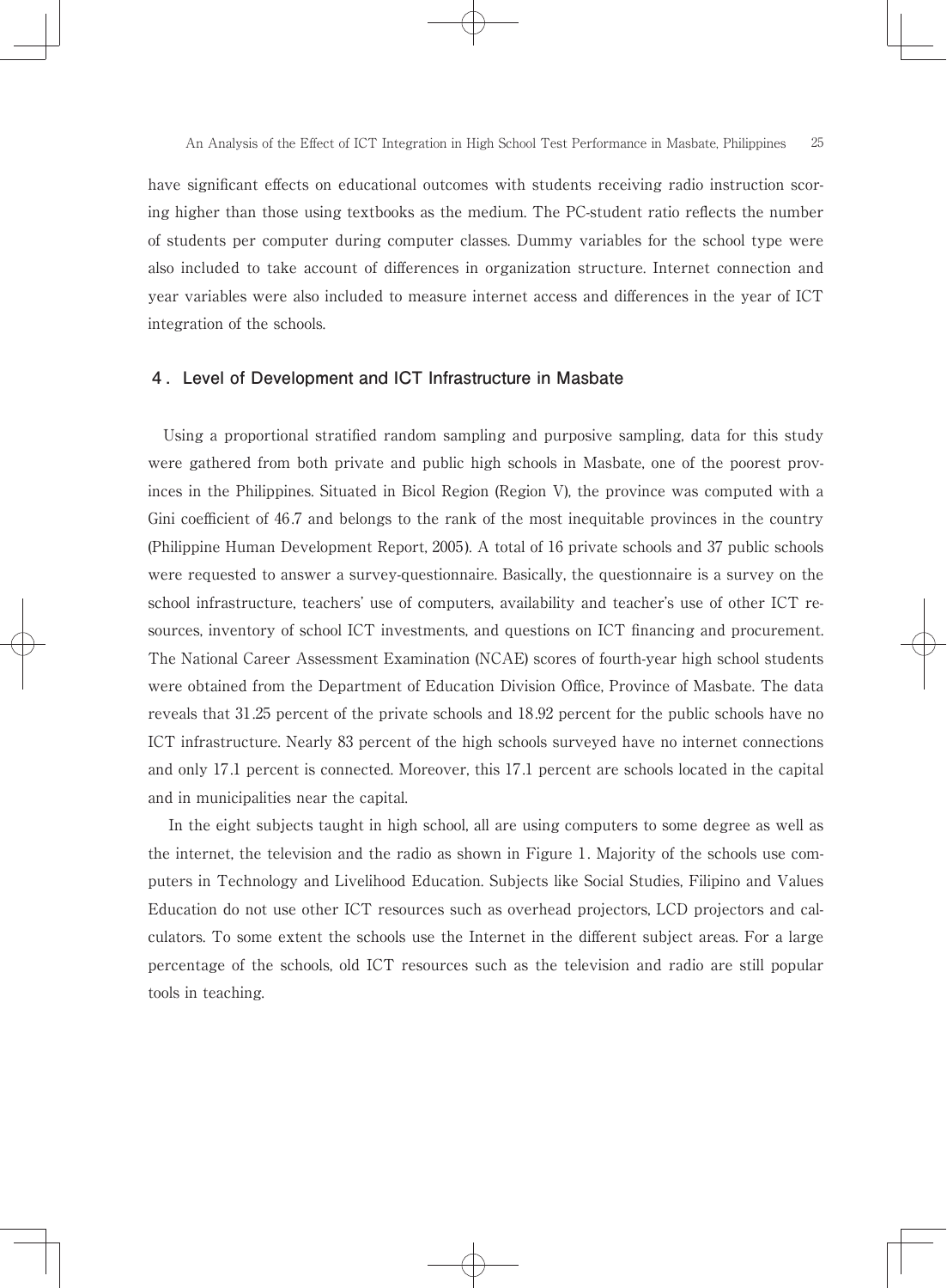

**Figure 1. Type of ICT resources used in high school subjects**

#### **5 .ICT Integration and School Performance**

This paper provides a simple analysis of the effect of ICT integration on educational performance among high school students in Masbate, Philippines. Table 2 provides the definition of both the dependent and independent variables.

The estimated equation for the study is an ordinary least squares (OLS) multiple linear regression where  $\beta$  1 is the intercept,  $\beta$  2 to 19 are slope coefficients of the 19 explanatory and i = 1...n are the number of schools. School performance, Qi, is the average of mean percentage score (MPS) for the General Scholastic Ability (GSA) Category:

Qi =  $\beta$ 1 +  $\beta$ 2SOFTi +  $\beta$ 3COMi +  $\beta$ 4OTHERICTi +  $\beta$ 5BLi +  $\beta$ 6NETi +  $\beta$ 7LITi + β8TEDPHDi +β9TEDMSi +β10YRi +β11PCi +β12Xi +β13CPi +β14DMi +β 15CDi +  $\beta$ 16DIDi +  $\beta$ 17LCDi +  $\beta$ 18FMi +  $\beta$ 19OHPi +  $\mu$ i

Since ICT has different impact on different subjects (Higgins et al, 2005), regression was done on the three core subject scores, namely:

Sciencei= $\beta$ 1 +  $\beta$ 2SOFTi +  $\beta$ 3COMi +  $\beta$ 4OTHERICTi +  $\beta$ 5BLi +  $\beta$ 6NETi +  $\beta$ 7LITi +β8TEDPHDi +β9TEDMSi +β10YRi +β11PCi +β12Xi +β13CPi +β14DMi +β  $15CDi + \beta 16DIDi + \beta 17LCDi + \beta 18FMi + \beta 19OHPi + \mu i$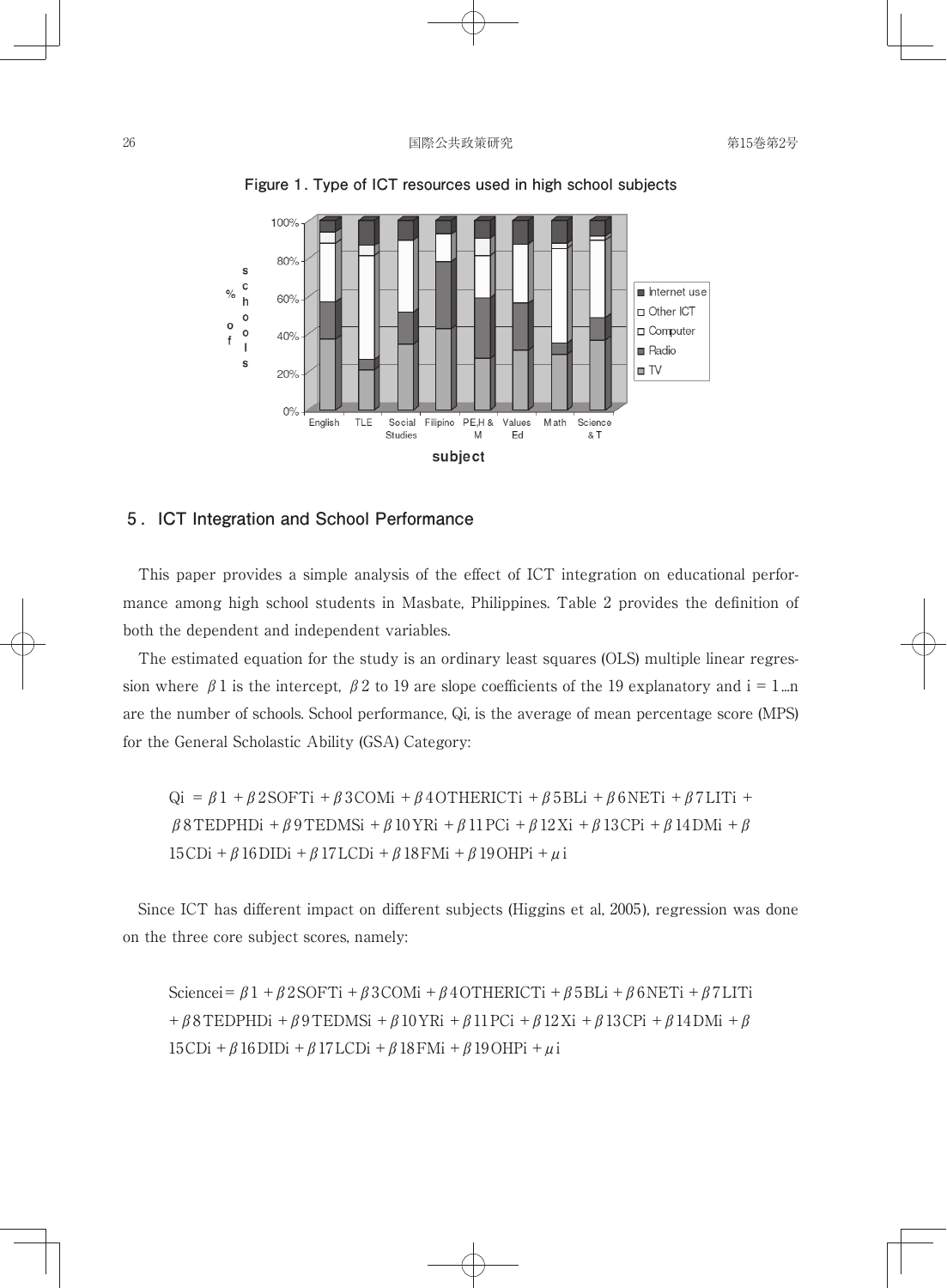Mathi= $\beta$ 1 +  $\beta$ 2SOFTi +  $\beta$ 3COMi +  $\beta$ 4OTHERICTi +  $\beta$ 5BLi +  $\beta$ 6NETi +  $\beta$ 7LITi +β8TEDPHDi +β9TEDMSi +β10YRi +β11PCi +β12Xi +β13CPi +β14DMi + β15CDi +β16DIDi +β17LCDi +β18FMi +β19OHPi +μi

Englishi= $\beta$ 1 +  $\beta$ 2SOFTi +  $\beta$ 3COMi +  $\beta$ 4OTHERICTi +  $\beta$ 5BLi +  $\beta$ 6NETi +  $\beta$ 7LITi  $+ \beta 8$ TEDPHDi + $\beta$ 9TEDMSi + $\beta$ 10YRi + $\beta$ 11PCi + $\beta$ 12Xi + $\beta$ 13CPi + $\beta$ 14DMi + $\beta$ 15CDi +  $\beta$ 16DIDi +  $\beta$ 17LCDi +  $\beta$ 18FMi +  $\beta$ 19OHPi +  $\mu$ i

Each model was individually checked for problems of multicollinearity, heteroscedasticity and autocorrelation.

| Variables   | Symbol          | Definition                                                 |  |  |  |
|-------------|-----------------|------------------------------------------------------------|--|--|--|
| Dependent   | $\Omega$        | Average of mean percentage score (MPS) for the General     |  |  |  |
|             |                 | Scholastic Ability (GSA) Category                          |  |  |  |
| Science     |                 | MPS in scientific ability                                  |  |  |  |
|             | Math            | MPS in mathematical ability                                |  |  |  |
|             | English         | Average MPS in reading comprehension and verbal ability    |  |  |  |
| Independent | SOFT            | Number of educational software available                   |  |  |  |
|             | COM             | Number of computers available                              |  |  |  |
|             | <b>OTHERICT</b> | Number of TVs and radios; weight is based on value         |  |  |  |
|             |                 | therefore one TV is to 1.3 radios                          |  |  |  |
|             | BL              | Number of buildings per school                             |  |  |  |
|             | <b>NET</b>      | Dummy variable for the presence of Internet connection;    |  |  |  |
|             |                 | 1-connected, 0-otherwise                                   |  |  |  |
|             | <b>LIT</b>      | Ratio of ICT literate to non-ICT teachers                  |  |  |  |
|             | <b>TEDPHD</b>   | <b>Teachers Educational Attainment</b>                     |  |  |  |
|             |                 | Dummy variable for teachers with a PhD degree;             |  |  |  |
|             |                 | 1- PhD. 0-otherwise                                        |  |  |  |
|             | <b>TEDMS</b>    | Dummy variable for teachers with an MS degree              |  |  |  |
|             |                 | 1 - ms. 0-otherwise                                        |  |  |  |
|             | <b>YR</b>       | Number of years ICT has been used for teaching and         |  |  |  |
|             |                 | learning                                                   |  |  |  |
|             | PC.             | Ratio of personal computers to students during class       |  |  |  |
|             | X               | Dummy variable for the type of school; 1-private, 0-public |  |  |  |
|             | CP              | Number of functional color printers                        |  |  |  |
|             | DM              | Number of functional dot matrix printers                   |  |  |  |
|             | CD              | Number of functional CD writer                             |  |  |  |
|             | DID             | Number of functional digital imaging devices               |  |  |  |
|             | <b>LCD</b>      | Number of functional LCD projectors                        |  |  |  |
|             | <b>FM</b>       | Number of functional fax machine                           |  |  |  |
|             | OHP             | Number of functional overhead projectors (OHP)             |  |  |  |

Table 2. The Variables and their Definition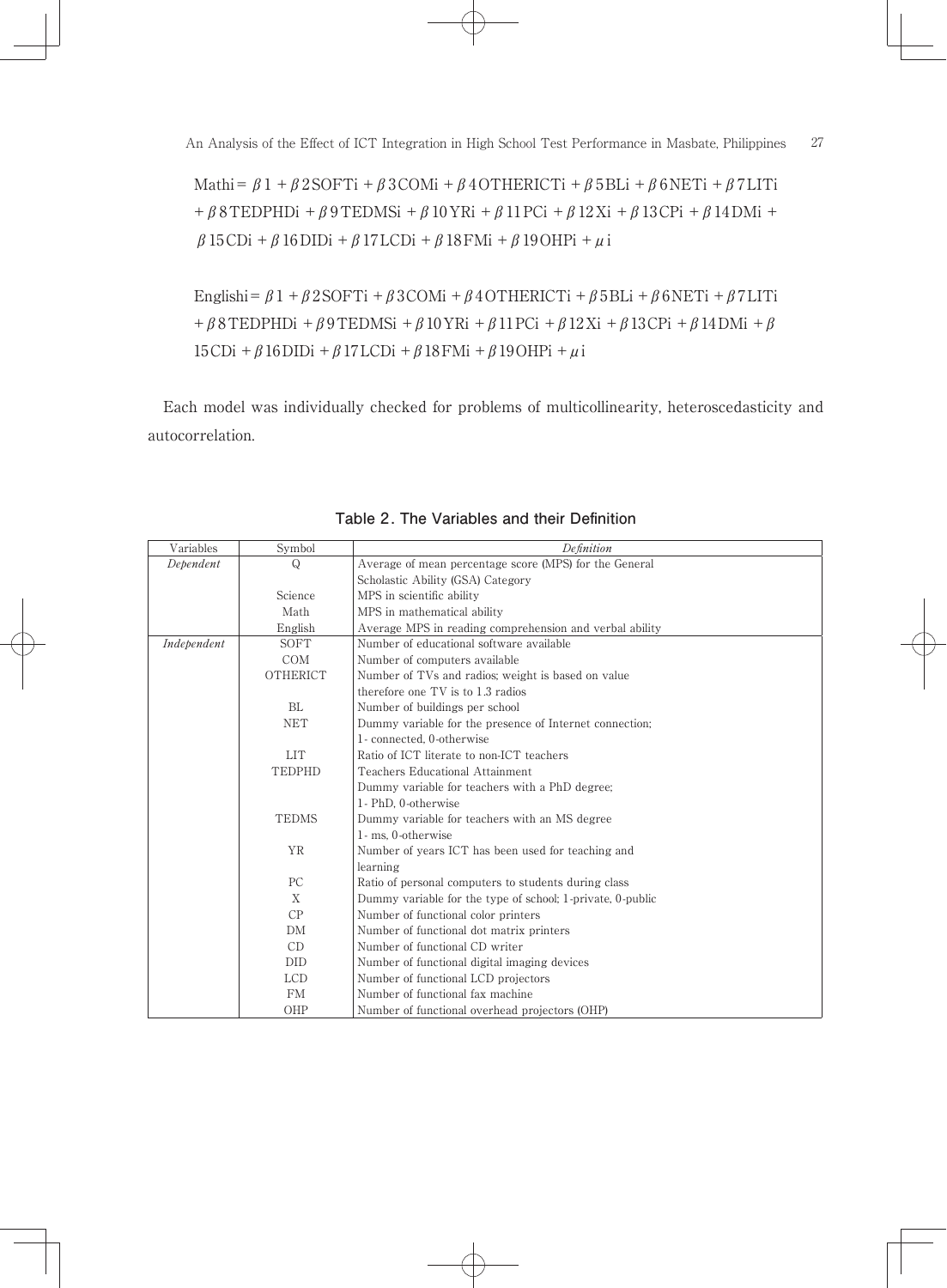#### **6 .Results of Regression Analysis**

A closer analysis of the results of the National Career Assessment Examination (NCAE) of the fourth year high school students in Masbate shows that the mean percentage score (MPS) of 39.53 percent for the General Scholastic Ability (GSA) category is low (Table 3). GSA subtest covers scientific ability (40 items), reading comprehension (60 items), verbal ability (60 items) and mathematical ability (60 items). The breakdown for the GSA components is also low with MPS of 37.13, 37.6 and 41.68 for Science, Mathematics and English, respectively.

**Table 3. Summary of mean percentage scores (MPS) for NCAE General Scholastic Ability, Masbate, Philippines, 2007**

|             | Mode  | Minimum | Maximum | Median | Mean  | Std deviation |
|-------------|-------|---------|---------|--------|-------|---------------|
| Q           | 34.84 | 29.42   | 68.68   | 37.82  | 39.53 | 7.56          |
| Science     | 33.18 | 27.94   | 65.50   | 34.60  | 37.14 | 8.58          |
| Mathematics | 28.15 | 26.27   | 66.39   | 35.34  | 37.60 | 9.49          |
| English     | 37.65 | 31.20   | 71.46   | 40.23  | 41.68 | 7.49          |

Table 4 shows the regression results for each dependent variable namely, Q, mean scores in Science, Mathematics and English. The total number of observations is 51. The partial regression coefficients, their standard errors and level of significance are also presented in the table.

A closer look at the variable representing software shows that it is significant but has an inverse relationship with the dependent variable. This means than an increase in the number of educational software will result to a decline in student performance. This result can be explained by the quality of the software which was not taken into account in the model. In addition, certain instructional technology facilitates better learning and requires more time to adapt and develop (Lea et al., 2001). Other ICT resources such as TVs and radios significantly affect student performance. Although it is only significant for MATH, it is still significant for the overall student performance in GSA as shown in Q.

The effect of the presence of buildings on schooling outcome in general and on Science and English test scores was also found to be significant. It only shows that building infrastructures, which are non-ICT resources, contribute to the improvement in student performance. The small value of the partial coefficient can be attributed to the diminishing marginal productivity of non-ICT capital (Boissiere, 2004).

Furthermore, teachers' educational attainment, whether with a PhD or a MSc, was found to be insignificant. This conforms to the finding of the study by Hanushek and Rivkin (2003), which showed that advanced degrees have no systematic correlation with teacher quality and student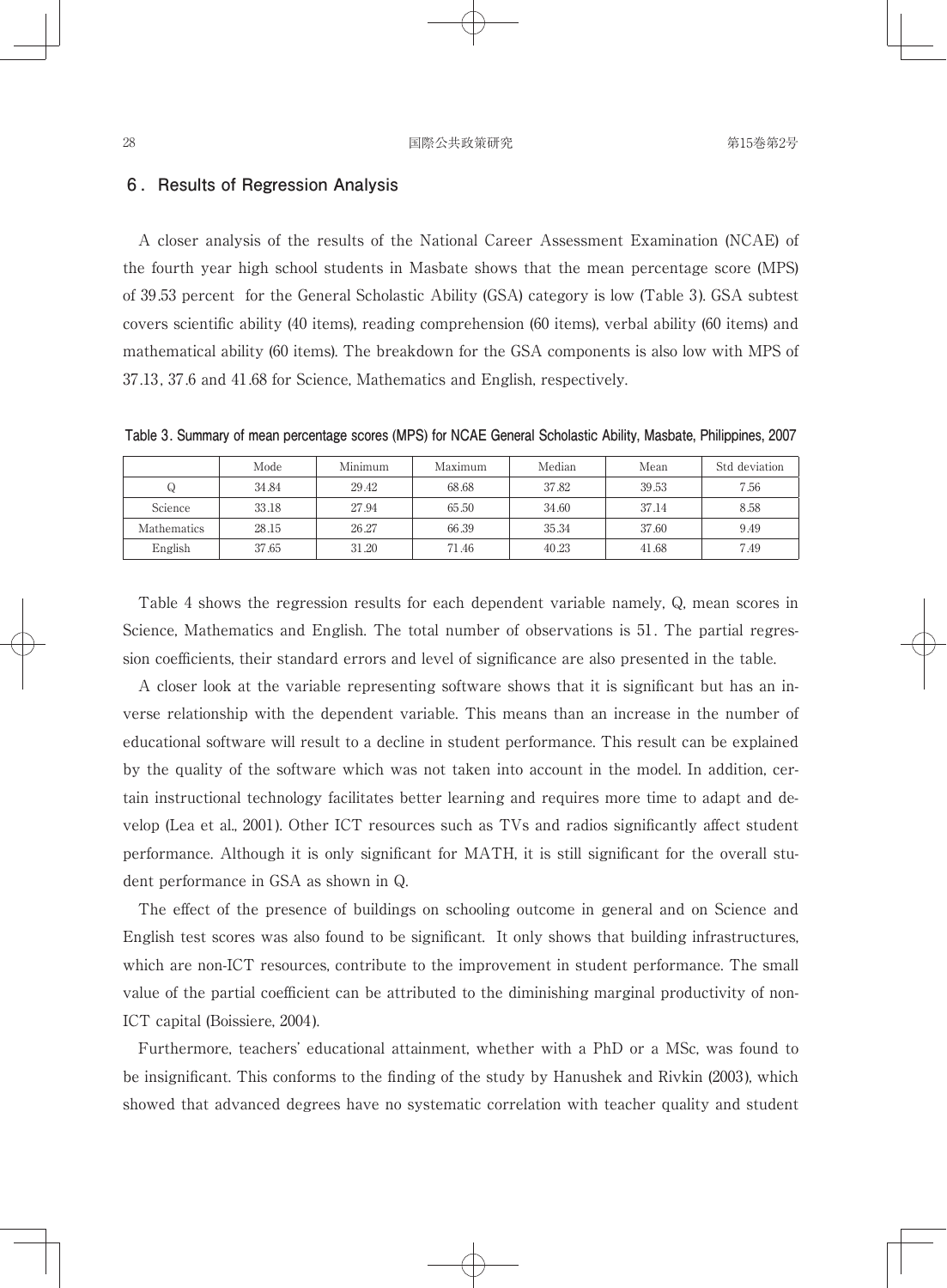performance. YR is the year of integration and also contributes to student performance. This means that the longer the year ICT is used, the more it will improve educational performance.

Moreover, the PC-student ratio represented by variable PC shows an inverse relationship. This means than a change in PC-student ratio will lead to a reduction in Q, SCIENCE, MATH and ENGLISH test scores. The negative value of PC-student ratio was also observed in the study of Buera (2002) and the most likely explanation is that it poses a diversion. As students have more control of the computer, natural curiosity may lead them to explore tasks outside the learning objectives. Lack of teachers constraints monitoring so most of the time students are left on their own. OECD (2006) also showed that some features of ICT availability and use are connected strongly with student performance. However, this should be taken with caution since it may not apply for all cases. In addition, the type of school does not significantly affect the test performance of the students. This is a puzzle since private and public schools have different levels of ICT investments and have different institutional set-up and organizational structure.

Different peripherals have different impacts on student performance. The partial coefficients of DM, CD and DID show that these ICT resources positively contribute to student performance for different subjects at different levels. Dot matrix printers are significantly positive for student performance in Q, SCIENCE, and ENGLISH. The CD writer is only significant for Science and for Q. Although the variable for digital imaging devices is not significant in the individual regression for the different subject, it is significant in the overall GSA mean percentage score. This shows that the impact of this ICT resource is so significant that although it was only significant in one GSA component, it was significant in the overall MPS. Color printers, fax machines and overhead projectors affect student outcomes inversely. The varying impact of different types of technologies on student performance is similar to the results obtained by Sosin et al. (2004) in their study of College Economics. This could also be explained by the nature of the data since this study only considered the availability of these resources and did not include quality differences.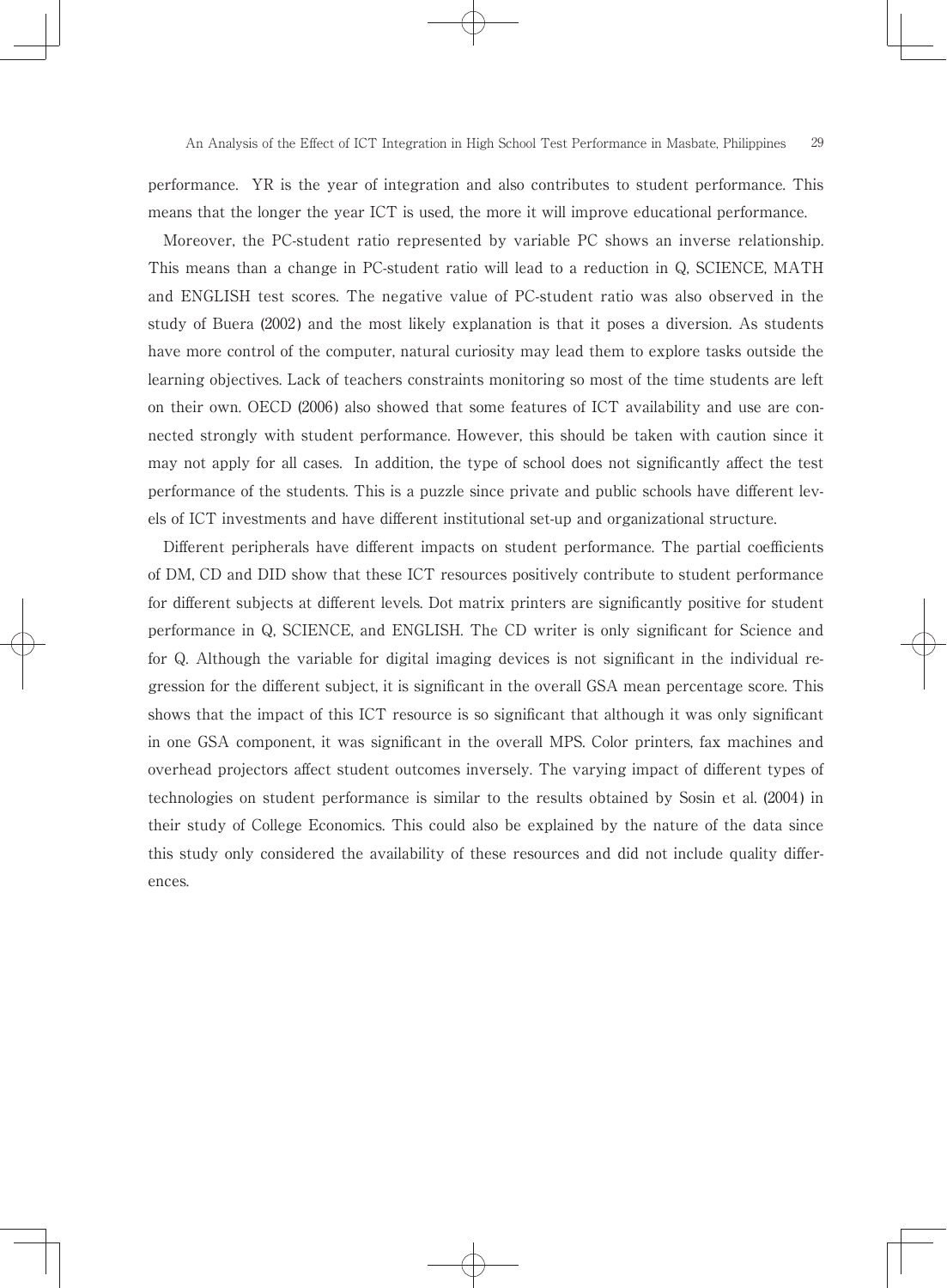| Dependent<br>Independent | Q            | Science     | Math        | English      |
|--------------------------|--------------|-------------|-------------|--------------|
| Constant                 | 38.384***    | $35.421***$ | 38.421***   | 39.834***    |
|                          | (1.48)       | (1.682)     | (2.204)     | (1.705)      |
| SOFT                     | $-0.116**$   | $-0.122**$  | $-0.177**$  | $-0.081$     |
|                          | (0.056)      | (0.064)     | (0.084)     | (0.065)      |
| COM                      | $-0.021$     | $-0.219$    | 0.138       | 0.001        |
|                          | (0.149)      | (0.17)      | (0.222)     | (0.172)      |
| OTHERICT                 | $0.337*$     | $-0.059$    | $0.802*$    | 0.304        |
|                          | (0.3)        | (0.341)     | (0.447)     | (0.346)      |
| BL                       | $0.455*$     | $0.528*$    | 0.264       | $0.52*$      |
|                          | (0.243)      | (0.276)     | (0.361)     | (0.279)      |
| <b>NET</b>               | 4.546        | 4.513       | 2.928       | 5.327        |
|                          | (3.116)      | (3.542)     | (4.64)      | (3.589)      |
| <b>LIT</b>               | $-2.331$     | 1.677       | $-6.59$     | $-2.328$     |
|                          | (2.895)      | (3.292)     | (4.312)     | (3.335)      |
| TEDPHD                   | 0.591        | 1.762       | 1.039       | $-0.2$       |
|                          | (1.992)      | (2.264)     | (2.966)     | (2.294)      |
| <b>TEDMS</b>             | 0.609        | $-0.432$    | $-0.851$    | 1.815        |
|                          | (1.627)      | (1.849)     | (2.423)     | (1.874)      |
| <b>YR</b>                | $2.029***$   | $2.101***$  | $2.331***$  | $1.852***$   |
|                          | (0.305)      | (0.347)     | (0.455)     | (0.352)      |
| PC                       | $-8.521**$   | $-8.13**$   | $-10.852**$ | $-7.604*$    |
|                          | (3.434)      | (3.903)     | (5.114)     | (3.956)      |
| X                        | $-2.562$     | $-2.143$    | $-5.162$    | $-1.445$     |
|                          | (1.769)      | (2.011)     | (2.634)     | (2.038)      |
| <b>LCD</b>               | $-0.927$     | 1.084       | 1.377       | 0.947        |
|                          | (1.734)      | (0.385)     | (0.505)     | (0.391)      |
| OHP                      | $-4.055***$  | $-0.172*$   | $-1.785**$  | $-0.837***$  |
|                          | (1.308)      | (1.971)     | (2.582)     | (1.997)      |
| CP                       | $-2.781***$  | $-10.919**$ | $-6.569**$  | $-11.808***$ |
|                          | (0.904)      | (4.213)     | (5.519)     | (4.269)      |
| DM                       | $2.424**$    | $-2.645***$ | -4.463      | $-4.57**$    |
|                          | (0.92)       | (1.487)     | (1.947)     | (1.506)      |
| <b>FM</b>                | $-10.258***$ | $-2.662**$  | $-2.763$    | $2.468**$    |
|                          | (3.706)      | (1.027)     | (1.346)     | (1.06)       |
| CD                       | $1.086***$   | $2.974***$  | $1.783***$  | $2.468**$    |
|                          | (0.339)      | (1.046)     | (1.37)      | (1.06)       |
| <b>DID</b>               | 4.833*       | 6.434       | 2.526       | 5.208        |
|                          | (3.091)      | (3.514)     | (4.604)     | (3.561)      |
| adiR <sup>2</sup>        | 68.5         | 60.6        | 53.0        | 60.5         |
| F value                  | 7.035        | 5.277       | 4.133       | 5.258        |
| Prob > F                 | 0.000        | 0.000       | 0.000       | 0.000        |

Table 4. Regression analysis of the effect of ICT Integration in School Test Performance, Masbate, 2007

\*\*\*- significant at  $1\%$ ; \*\*- significant at  $5\%$ ; \*- significant at  $10\%$ 

T-test results showed that at  $1\%$  level of significance, there is no significant difference between the mean grades of students in schools with ICT resources and mean grades of students in schools without ICT resources. Possibly, this may be explained by the fact that a majority of the schools surveyed were just starting the use of ICT resources in teaching and learning so there is still no observable difference in the mean grades. As discussed in the study of Balanskat et al. (2006), schools with higher e-maturity exhibit a more rapid increase in student achievement than those schools with lower levels. E-maturity is the capacity of a learning institution to make effective use of technology to improve student performance. This capacity develops through time. Furthermore, with the observed level of integration, one may question the strength of ICT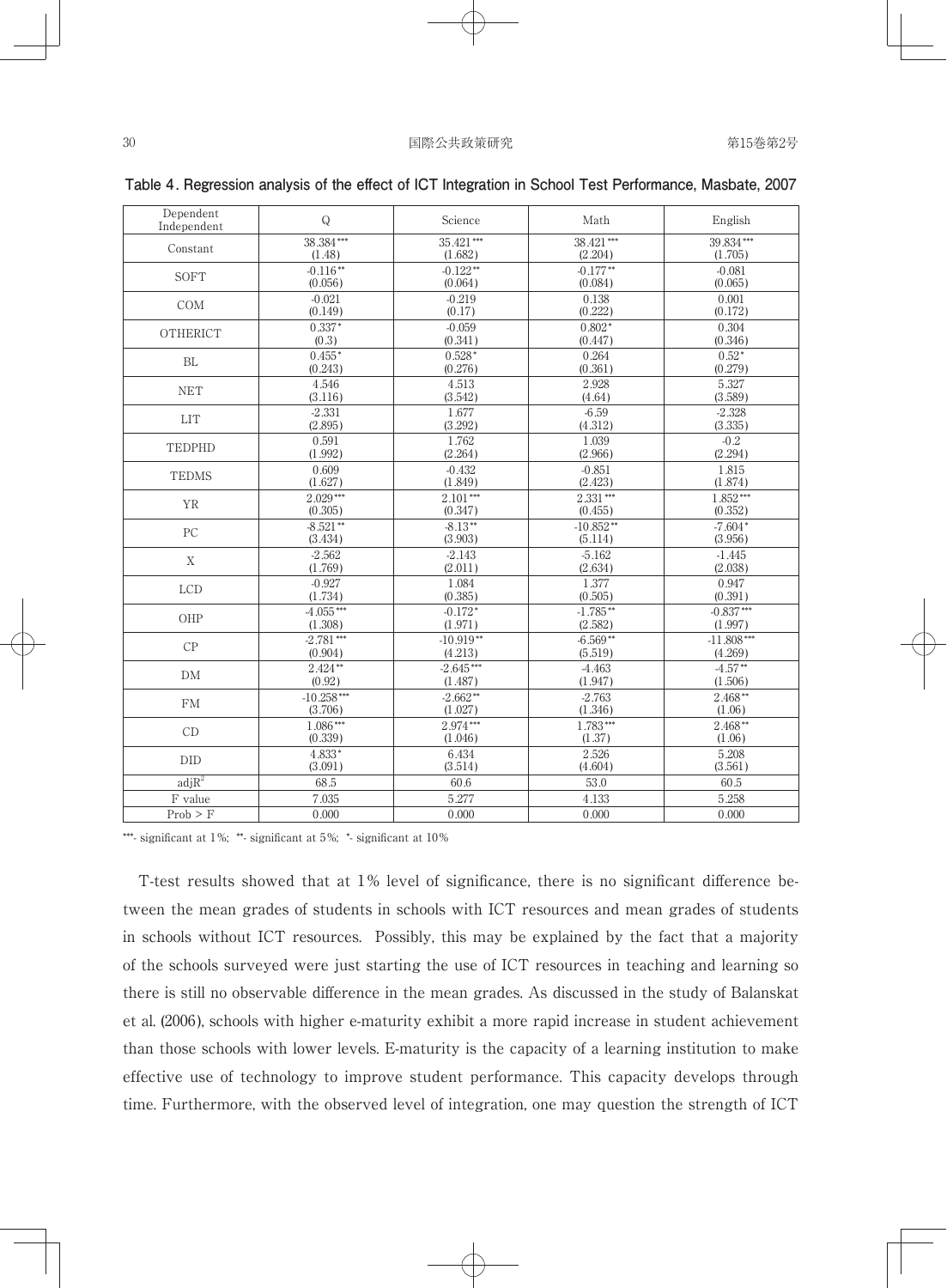utilization. This raises the issue of teacher training and the effectiveness of the type of ICT resource used.

# **7 .Problems with the Integration**

Data regarding the problems that schools face in the province which hinder the use and full integration of ICT in teaching and learning were gathered during the focused-group discussions and interview conducted during the course of the study. One of these problems is the lack of funds for maintenance of equipment, purchase of supplies and electricity. Although majority of public schools depend on government programs for their ICT resources, the maintenance of these resources comes from the budget of the schools. Usually, maintenance and operating allowance (MOA) are not enough to cover for the cost of repair and maintenance of these computers. In addition, schools in remote towns have to transport their computer to relatively well-off cities and town nearby to have it fixed since there are no technicians in their area. Transport cost would account for additional expense.

In addition, the lack of technical know-how of the teachers and staff compounds the problem of integration. Based on the survey results, almost half of secondary schools teachers still remain to be ICT-illiterate. This translates to the teacher not being able to use the technology in teaching. In addition, there is lack of important infrastructures. There are still rural areas and villages (*barangay*) which are not yet reached by electricity. In one school, generators are used. However, the cost of fuel is a hindrance to the continuous use of computers. Apart from this, 7.31 percent of the schools have no continuous supply of electricity. Moreover, lack of internet connection because of weakness in telecommunications is also a problem. Only 17 percent of the schools surveyed have access to internet services. Lack of initiatives of school heads also poses a problem. The researcher observed that central schools in some towns that cater to a larger population of students do not have ICT resources while other *barangay* schools already have these resources. Lastly, bad weather condition further compounds the problem. In one school, a storm destroyed their computer units so they had to stop offering ICT-related subjects and topics after four years of successful use. This can be linked to the problem of the absence of and/or poor quality school infrastructures such as poor buildings and the lack of classrooms and safe storage rooms.

# **8 .Concluding Remarks**

The world today can be characterized on how information and knowledge can be accessed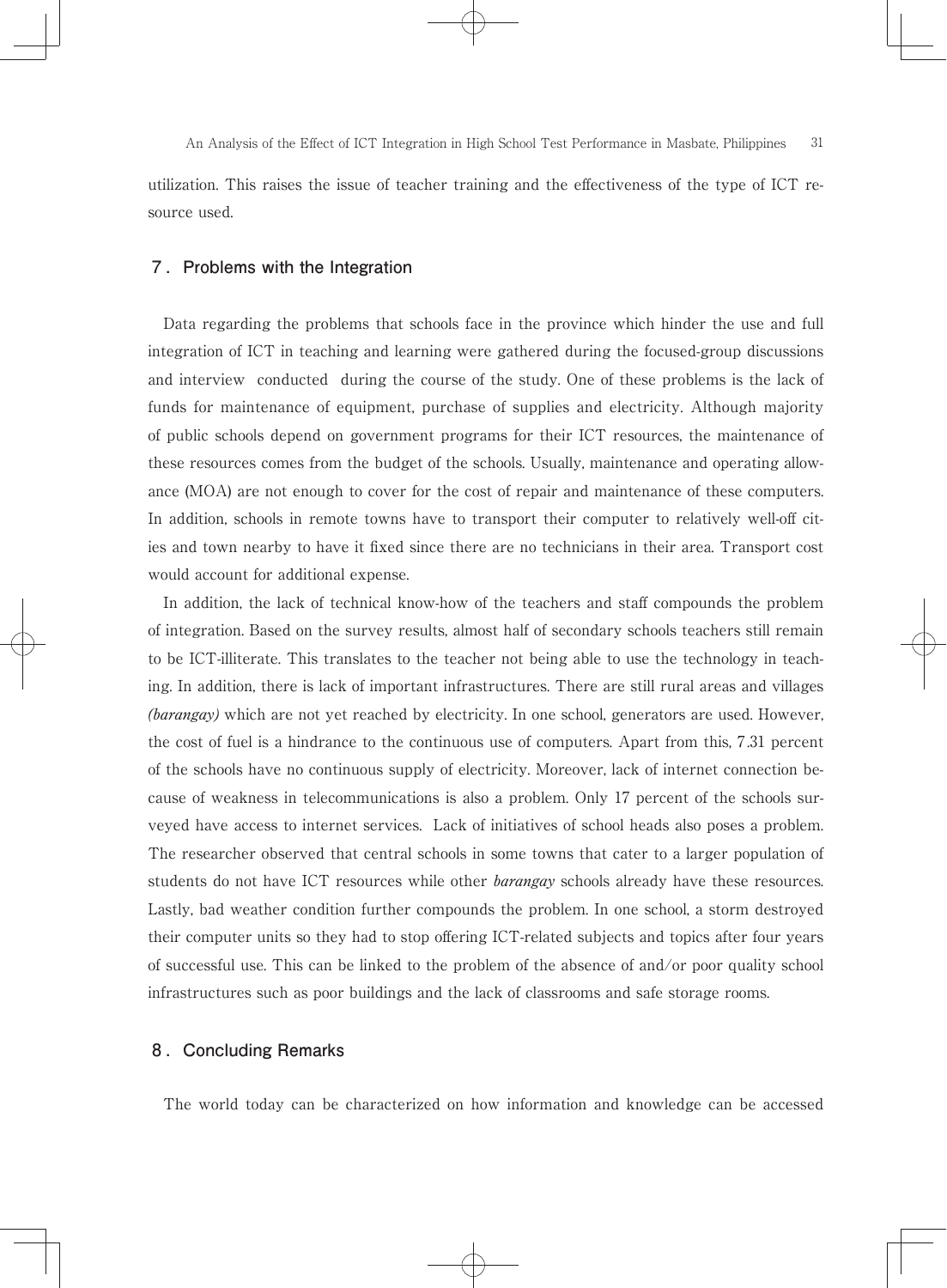#### 32 **国際公共政策研究** 第15巻第2号

and fully utilized in order to achieve rapid economic and social development. Many economies have come to realize that investment in developing intellectual capital is the key to modernization, global competitiveness and an essential ingredient for economic efficiency and social equity. As World Bank in its 1999 World Development Report argues "(F)or countries in the vanguard of the world economy, the balance between knowledge and resources has shifted so far towards the former that knowledge has become perhaps the most important factor determining the standard of living - more than land, than tools, than labor. Today's most technologically advanced economies are truly knowledge-based."

In general, as demonstrated in this paper, high school education in the Philippines is still faced with the difficulty in fully harnessing the potentials of digital literacy and ICT diffusion. Although there are success stories that need to be told, these are limited to those with ample access to digital infrastructure and ICT-open minded teachers and administrators with the help of the private sector and other education stakeholders. However, the government, being the lead sector, should realize that without a unifying policy framework in integrating ICT in the basic education, the Filipino student will always be lagging behind the global standards for digital literacy and will always be at the losing end of the digital divide. Although the government has set forth some policy change such as the implementation of the RBEC, this only appears to be cosmetic and at the very least, a lip service. The policy framework should be coherent and consistent with the over-all development agenda in equipping the economy towards the requirements of a knowledge and information-intensive society. In addition to the provision of adequate infrastructure and fiscal allocation, this demands a more radical change of the basic education curriculum where ICT and digital literacy becomes the basic component and a separate subject area. The current curriculum, although revised in order to incorporate ICT skills, still leans on traditional approaches where, as described by OECD (2001b) the "dominant curricular and organizational patterns…were not designed for the Internet Age and often inhibits its effective use. ICT offers some gains for traditional curriculum delivery, but its full educational potential cannot be realized without the radical changes in schools structures and methodologies." A more radical curricular reform should be learner-centered and skill-based with a "clearly articulated and measurable curricular/pedagogical goals and objectives" (Tinio, 2002).

#### **References**

Balanskat, A. R. Blamire and S. Kefalla. (2006). The ICT Impact Report: A Review of Studies of ICT Impact on Schools in Europe. European SchoolNet. Available at <http://ec.europa.eu/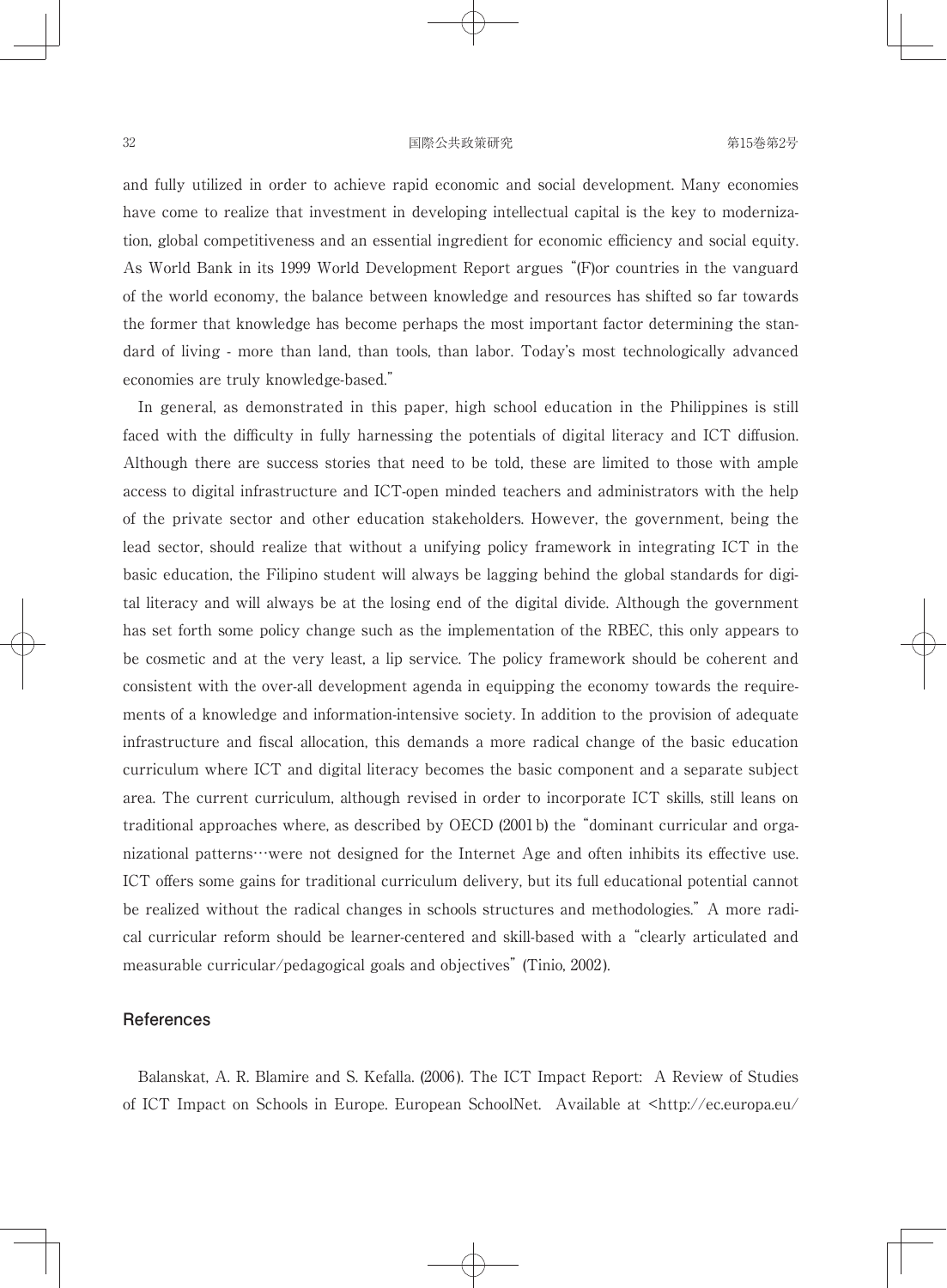education/doc/reports/doc/ictimpact.pdf>

Boissiere, M. (2004). Determinants of Primary Education: Outcomes in Developing Countries. The World Bank Operations Education Department. World Bank. Available at  $\langle \text{http://www.} \rangle$ worldbank.org/oed/education/documents/education\_primary\_determinants\_paper.pdf>

Buera, C. (2002). An Analysis of the Effect of IT on High School Education: The Case of Secondary Schools in Laguna. Undergraduate Thesis, UP Los Baños.

Department of Education. (2002). "2002 Revised Basic Education Curriculum." mimeo. DepEd Central Office, Pasig City. Philippines.

Glewe, P. , M. Kremer and S. Moulin. (2002). Textbooks and Test Scores: Evidence from a Prospective Evaluation in Kenya. mimeo, Harvard University. Available at <http://www.cid.harvard.edu/cidwp/pdf/149.pdf>

Hanushek, E. (1986). The Economics of Schooling: Production Efficiency in Public Schools. Journal of Economic Literature. 24(3): 1141-1177. Available at  $\langle \text{http://edpro.stanford.edu/hanushek/}$ admin/pages/files/uploads/economics%20of%20schooling.JEL.pdf>

Hanushek, E. (1995). Interpreting Recent Research on Schooling in Developing Countries. World Bank Research Observer. 10(2): 227-246.

Hanushek, E. and S. Rivkin. (2003). How to Improve the Supply of High Quality Teachers. Paper Prepared for the Brookings Papers on Education Policy. Available at <http://edpro.stanford. edu/Hanushek/admin/pages/fi les/uploads/Teacher%20quality.Brookings.pdf>

Kremer, M. (1995). Research on Schooling. What We Know and What We Don't: A Comment on Hanushek. World Bank Research Observer. 10(2) 247-54.

Lea, M., R. Spears and D.de Groot. (2001). *University of Amsterdam*Knowing me, knowing you: Anonymity effects on social identity processes within groups. Personality and Social Psychology Bulletin. v27. 526-537.

Organisation for Economic Cooperation and Development (OECD). (2001a). National Case Studies on ICT in Schools- Home Page.

\_\_\_\_\_\_\_\_\_\_\_\_\_\_\_\_\_. (2001b). Learning to Change: ICT in Schools. Paris.

\_\_\_\_\_\_\_\_\_\_\_\_\_\_\_\_\_\_.(2006). "Are Students Ready for a Technology-Rich World? What PISA Studies Tell Us". Available at <http://www.oecd.org/dataoecd/28/4/35995145.pdf>

Philippine Development Report. (2005). Human Development Network. Available at  $\langle$ http:// www.hdn.org.ph/files/2005\_PHDR.pdf>

Rodrigo, M. (2001) "Information Technology Usage in Metro Manila Public and Private Schools". Doctoral dissertation. School of Computer and Information Sciences, Nova Coutheastern University.